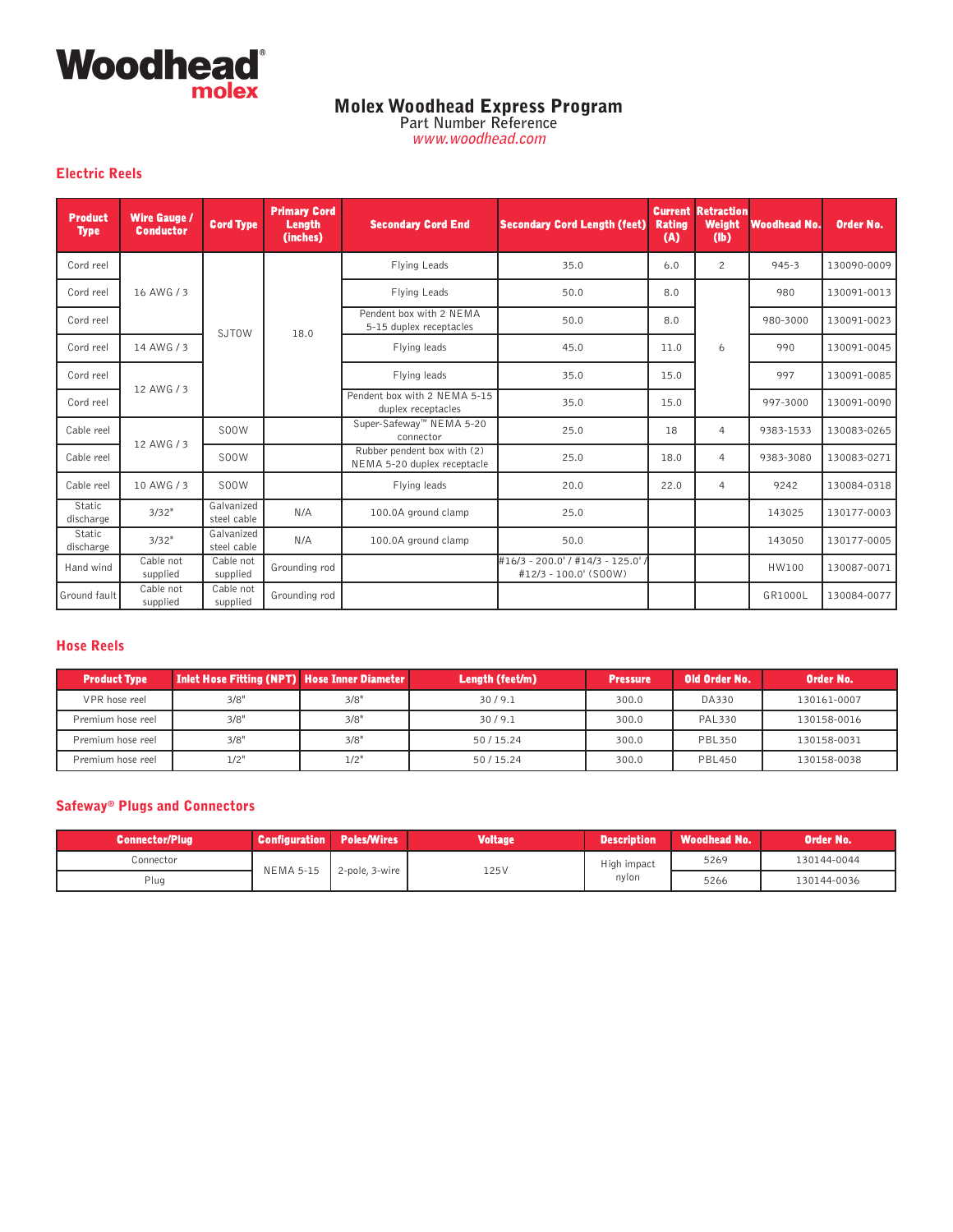

**Part Number Reference www.woodhead.com**

#### **Tool Support**

| <b>Product Type</b>   | <b>Construction</b>     | <b>Weight Range (lb/kg)</b>      | <b>Travel (feet)</b> | <b>Woodhead No.</b> | Order No.   |
|-----------------------|-------------------------|----------------------------------|----------------------|---------------------|-------------|
| Positioner            | Composite               | $1.0 - 10.0 / 0.5 - 4.5$         | 4.7                  | GM31                | 130169-0002 |
|                       |                         | $0.0 - 2.0 / 0.0 - 0.9$          | 6.6                  | RB <sub>2</sub>     | 130173-0036 |
|                       |                         | $1.0 - 2.0 / 0.5 - 0.9$          | 10.0                 | <b>RB210</b>        | 130173-0037 |
|                       |                         | $2.0 - 4.0 / 0.9 - 1.8$          | 6.6                  | RB4                 | 130173-0048 |
|                       | Standard duty composite | $2.0 - 4.0 / 0.9 - 1.8$          | 6.6                  | RB4SC               | 130173-0050 |
|                       |                         | $4.0 - 6.0 / 1.8 - 2.7$          | 6.6                  | RF <sub>6</sub>     | 130173-0055 |
| Retractor             |                         | $6.0 - 8.0 / 2.7 - 3.6$          | 6.6                  | RF <sub>8</sub>     | 130173-0061 |
|                       |                         | $1.0 - 5.0 / 0.4 - 2.3$          | 8.0                  | 5F                  | 130175-0014 |
|                       | Heavy duty steel        | $4.0 - 10.0 / 1.8 - 4.5$         | 8.0                  | 10F                 | 130175-0001 |
|                       |                         | $8.0 - 15.0 / 3.6 - 6.8$         | 8.0                  | 15F                 | 130175-0006 |
|                       |                         | $4.0 - 10.0 / 1.8 - 4.5$         | 8.0                  | 10FLRC              | 130174-0001 |
|                       | Severe service          | $8.0 - 15.0 / 3.6 - 6.8$         | 8.0                  | 15FLRC              | 130174-0005 |
|                       |                         | $16.0 - 22.0 / 7.3 - 10.0$       | 8.0                  | 22FLRC              | 130174-0009 |
|                       |                         | $4.0 - 8.0 / 1.8 - 3.6$          | 4.9                  | AB8                 | 130237-0002 |
|                       |                         | $4.0 - 8.0 / 1.8 - 3.6$          | 4.9                  | AB8RL               | 130237-0005 |
|                       |                         | $8.0 - 11.0 / 3.6 - 5.0$         | 4.9                  | AB11                | 130237-0003 |
|                       |                         | $8.0 - 11.0 / 3.6 - 5.0$         | 4.9                  | AB11RL              | 130237-0006 |
|                       | Standard-duty composite | $3.0 - 6.0 / 1.4 - 2.7$          | 6.6                  | BF <sub>6</sub>     | 130170-0021 |
|                       |                         | $6.0 - 9.0 / 2.7 - 4.1$          | 6.6                  | BF9                 | 130170-0023 |
| Balancer              |                         | $6.0 - 9.0 / 2.7 - 4.1$          | 6.6                  | BFL9                | 130170-0033 |
|                       |                         | $13.0 - 18.0 / 5.9 - 8.2$        | 6.6                  | BFL18               | 130170-0027 |
|                       |                         | $18.0 - 24.0 / 8.2 - 10.9$       | 6.6                  | BFL24               | 130170-0030 |
|                       | Heavy-duty              | 25.0 - 35.0 / 11.4 - 15.9        | 6.6                  | EB3500R             | 130171-0019 |
|                       |                         | 35.0 - 45.0 / 15.9 - 20.5        | 6.6                  | EB4500R             | 130171-0032 |
|                       | Severe service          | 29.0 - 40.0 / 13.0 - 18.0        | 6.0                  | 40EA                | 130172-0184 |
|                       |                         | $53.0 - 70.0 / 24.0 - 32.0$      | 7.0                  | 70JA                | 130172-0221 |
| Static discharge reel | Heavy duty steel        | N/A                              | 50.0                 | 2050                | 130177-0009 |
| Torque reel           | Heavy duty steel        | 15.0/6.8                         | 15.0                 | 1515TR              | 130176-0009 |
| Hose/cable hanger     | Standard duty composite | 12.50 to 23.00mm (0.49 to 0.91") | N/A                  | 61020               | 130179-0962 |

### **Super-Safeway™ Plugs and Connectors**

| <b>Connector/Plug</b> | <b>Poles/Wires</b> | <b>Configuration</b> | <b>Voltage</b> | <b>Current</b> | <b>Woodhead No.</b> | Order No.   |
|-----------------------|--------------------|----------------------|----------------|----------------|---------------------|-------------|
|                       | 2-pole, 3-wire     | <b>NEMA 5-20</b>     |                | 20.0A          | 1533                | 130141-0025 |
|                       | 2-pole, 3-wire     | <b>NEMA 5-15</b>     | 125V           | 15.0A          | 1547                | 130141-0031 |
| Connector             | 3-pole, 3-wire     | Non-NEMA locking     |                |                | 2507                | 130141-0053 |
|                       | 2-pole, 3-wire     | NEMA L5-20           |                | 20.0A          | 2747                | 130142-0021 |
|                       | 3-pole, 3-wire     | Non-NEMA             | 250V           | 30.0A          | 2908                | 130145-0066 |
|                       | 2-pole, 3-wire     | <b>NEMA 5-20</b>     |                | 20.0A          | 1433                | 130141-0010 |
|                       | 2-pole, 3-wire     | <b>NEMA 5-15</b>     |                |                | 1447                | 130141-0015 |
| Plug                  | 3-pole, 3-wire     | Non-NEMA locking     | 125V           | 15.0A          | 2407                | 130141-0044 |
|                       | 2-pole, 3-wire     | <b>NEMA L5-15</b>    |                |                | 2447                | 130141-0047 |
|                       | 2-pole, 3-wire     | <b>NEMA L5-20</b>    |                | 20.0A          | 2647                | 130141-0062 |
|                       | 3-pole, 3-wire     | Non-NEMA             | 250V           | 30.0A          | 2808                | 130142-0031 |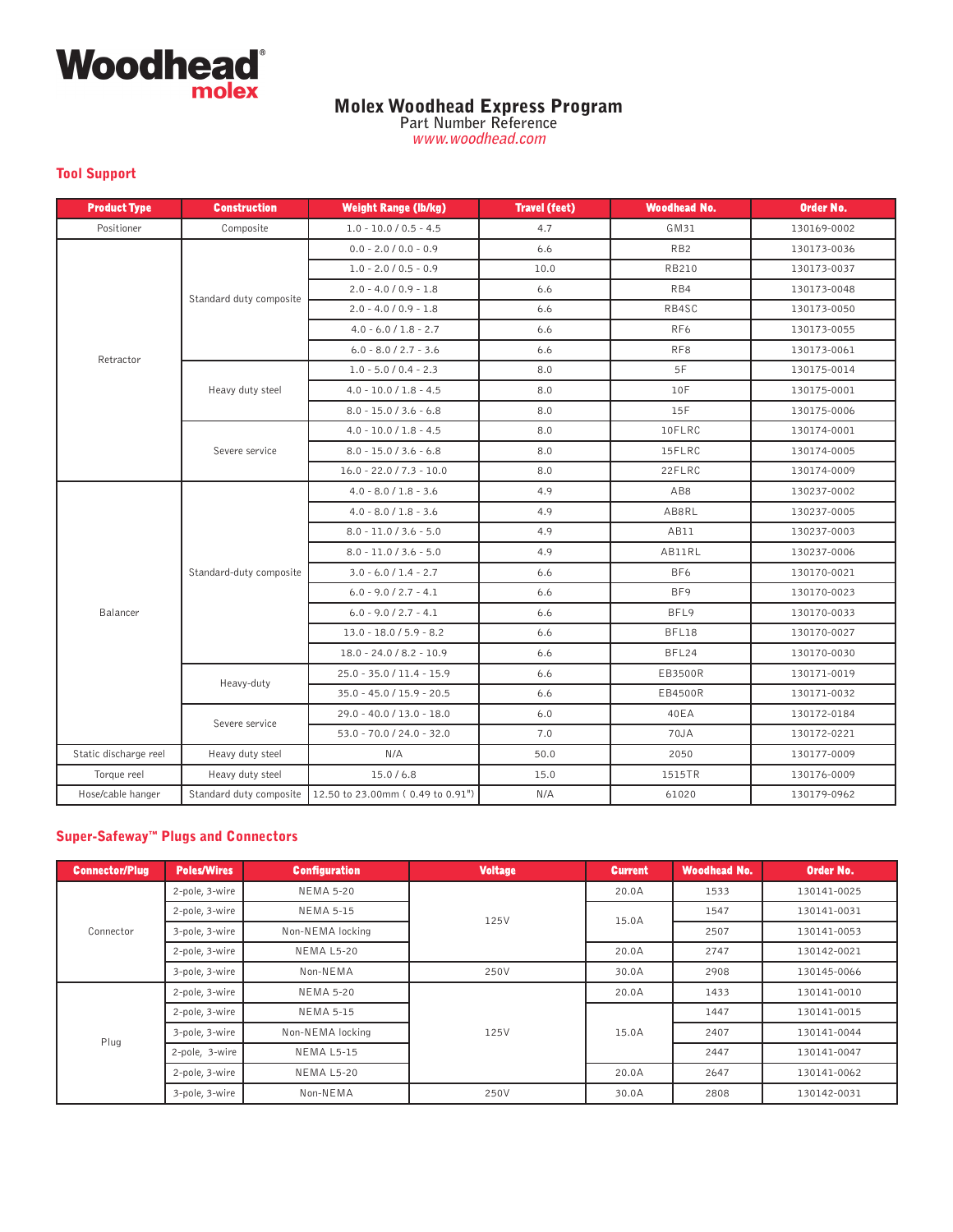

**Part Number Reference www.woodhead.com**

#### **Watertite® Connectors and Plugs**

| <b>Description</b>                          | <b>Poles/Wires</b>    | <b>Configuration</b> | <b>Voltage</b> | <b>Woodhead No.</b> | Order No.   |
|---------------------------------------------|-----------------------|----------------------|----------------|---------------------|-------------|
|                                             |                       | <b>NEMA L5-15</b>    | 125V           | 24W47               | 130146-0082 |
|                                             |                       | <b>NEMA L5-20</b>    | 125V           | 26W47               | 130147-0018 |
|                                             | 2-pole, 3-wire        | <b>NEMA L7-15</b>    | 277V           | 24W34               | 130146-0079 |
| Plug                                        |                       | <b>NEMA 5-15</b>     | 125V           | 14W47               | 130146-0031 |
|                                             |                       | <b>NEMA 5-20</b>     |                | 14W33               | 130146-0022 |
|                                             | 3-pole, 3-wire, 15.0A | Non-NEMA             | 125V           | 14W07               | 130146-0015 |
|                                             | 3-pole, 4-wire        | <b>NEMA L16-20</b>   | 480V           | 26W76               | 130147-0029 |
|                                             |                       | <b>NEMA L16-30</b>   |                | 28W76               | 130147-0081 |
|                                             |                       | <b>NEMA 5-15</b>     |                | 15W47               | 130146-0060 |
|                                             |                       | <b>NEMA 5-20</b>     | 125V           | 15W33               | 130146-0052 |
|                                             | 2-pole, 3-wire        | NEMA L5-20           |                | 27W47               | 130147-0044 |
| Connector                                   |                       | <b>NEMA L5-15</b>    |                | 25W47               | 130146-0099 |
|                                             |                       | <b>NEMA L7-15</b>    | 277V           | 25W34               | 130146-0095 |
|                                             | 3-pole, 3-wire, 15.0A | Non-NEMA             | 125V           | 15W07               | 130146-0050 |
|                                             | 3-pole, 4-wire        | <b>NEMA L16-30</b>   | 480V           | 29W76               | 130147-0108 |
|                                             |                       | <b>NEMA L16-20</b>   |                | 27W76               | 130147-0059 |
| Duplex flip lid with female 5-15 receptacle | 2-pole, 3-wire        | <b>NEMA 5-15</b>     | 125V           | 60W47DPLX           | 130146-0131 |
| Duplex flip lid with female 5-20 receptacle |                       | <b>NEMA 5-20</b>     |                | 60W33DPLX           | 130146-0125 |

#### **Portable Outlet Boxes**

| <b>Configuration</b>                                      | <b>Description</b>                                        | <b>Woodhead No.</b> | Order No.   |
|-----------------------------------------------------------|-----------------------------------------------------------|---------------------|-------------|
| N/A                                                       | Standard depth two duplex outlet box with coverplate only | 3000                | 130137-0087 |
| Multiple outlet box, shell only                           | Standard depth outlet box with MAX-LOC® cordgrip (F2)     | 3059                | 130137-0149 |
|                                                           | Standard depth outlet box with MAX-LOC® cordgrip (F3)     | 3099                | 130137-0216 |
| <b>NEMA 5-15R</b>                                         | Standard depth outlet box with(2) duplex                  | 3000-1              | 130137-0088 |
| Multiple outlet box, shell only                           | Standard depth outlet box with clamping cordgrip          | 3050                | 130137-0147 |
| <b>NEMA 5-20</b>                                          | Deep box with (2) NEMA 5-20 duplex                        | 3085-10             | 130137-0192 |
| Duplex cover plate with flip lids for portable outlet box | Duplex cover plate with flip lids for portable outlet box | 3056                | 130138-0025 |
| Duplex cover plate for portable outlet box                | Duplex cover plate for portable outlet box                | 3051                | 130138-0020 |
| Blank cover plate for portable outlet box                 | Blank cover plate for portable outlet box                 | 3054                | 130138-0023 |
| 3 NEMA 5-15 outlets                                       | Multi-tap outlet box                                      | 31593               | 130136-0033 |

#### **GFCI**

| <b>Configuration</b> | <b>Current</b> | Manual/Automatic | <b>Description</b>                                    | <b>Woodhead No.</b> | Order No.   |
|----------------------|----------------|------------------|-------------------------------------------------------|---------------------|-------------|
| <b>NEMA 5-20</b>     |                |                  | Flying leads                                          | 20051-0M            | 130153-0110 |
|                      | 20.0A          |                  | 2' with Watertite® plug and connector                 | 20052-1M            | 130153-0126 |
|                      |                |                  | Manual in-line with Super-Safeway™ plug and connector | 20051-1             | 130153-0111 |
|                      |                | Manual           | In-line field attachable                              | 20054               | 130153-0144 |
|                      |                |                  | In-line with molded plug and connector                | 15050-1             | 130153-0019 |
| <b>NEMA 5-15</b>     | 15.0A          |                  | Field attachable plug                                 | 15054               | 130153-0089 |
|                      |                |                  | Molded plug and tri-tap connector                     | 15050-3TTT          | 130153-0028 |
|                      |                |                  | In-line with Super-Safeway™ plug and connector        | 15054-1             | 130153-0090 |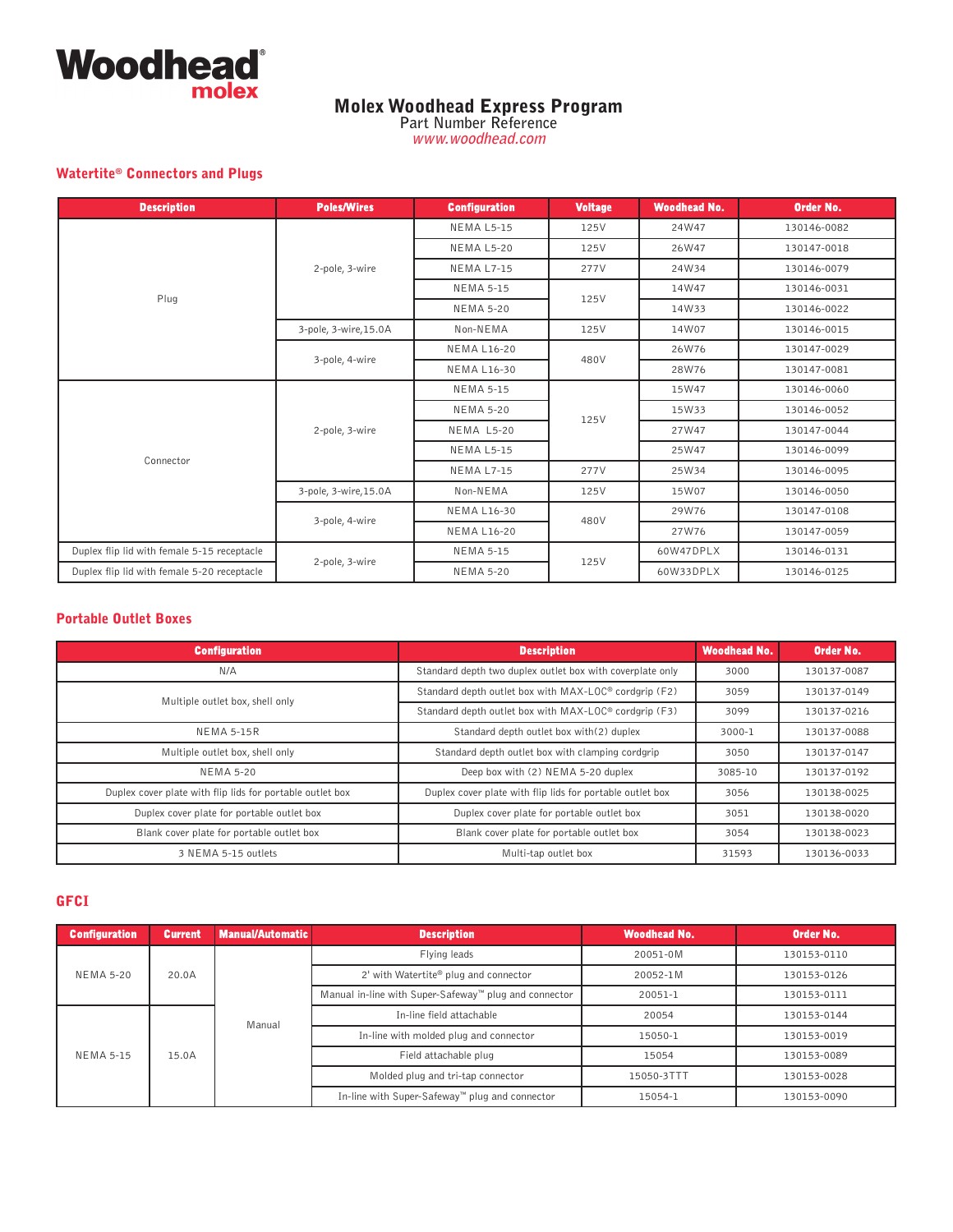

**Part Number Reference www.woodhead.com**

### **Pushbutton/Test Instruments**

| <b>Description</b>         | . Woodhead No.' | Order No.   |
|----------------------------|-----------------|-------------|
| Plastic two-button pendant | 4052            | 130126-0231 |
| Two-button station         | 4022            | 130126-0199 |

#### **Cable Grips**

| <b>Grip Type</b> | <b>Orientation</b>          | <b>Cable Diameter Range</b> | <b>Connection Type</b>                | <b>Woodhead No.</b> | <b>Order No.</b> |
|------------------|-----------------------------|-----------------------------|---------------------------------------|---------------------|------------------|
|                  |                             | $.375 - .500"$              |                                       | 36254               | 130097-0163      |
|                  |                             | $.500 - .625"$              | 1/2" NPT Male                         | 36256               | 130097-0165      |
| Deluxe cord      | Straight                    | $.500 - .625"$              | 3/4" NPT Male                         | 36261               | 130097-0168      |
|                  |                             | $.625 - .750"$              |                                       | 36263               | 130097-0170      |
|                  |                             | .875-1.000"                 | 1" NPT Male                           | 36269               | 130097-0173      |
|                  |                             | $.300 - .430"$              | 1/2" NPT Male                         | 36503               | 130097-0258      |
|                  |                             | $.400 - .540"$              |                                       | 36505               | 130097-0260      |
| Wide-range       | Straight, insulated bushing | $.520 - .730"$              | 3/4" NPT Male                         | 36508               | 130097-0262      |
|                  |                             | .700-.970"                  | 1" NPT Male                           | 36512               | 130097-0265      |
|                  |                             | .940-1.250"                 | 1-1/4" NPT Male                       | 36515               | 130097-0269      |
|                  |                             | .125-.187" (F2 1/2")        | 1/2" NPT Male                         | 5520                | 130098-0041      |
|                  |                             | F2 1/2" (.187-.250)         | 1/2" NPT Male                         | 5522                | 130098-0046      |
|                  |                             | F2 1/2" (.250-.312)         | 1/2" NPT Male                         | 5524                | 130098-0052      |
|                  |                             | F2 1/2" (.312-.375)         | 1/2" NPT Male                         | 5526                | 130098-0061      |
|                  | Straight                    | F2 1/2" (.312-.375)         | 1/2" NPT male with 0-ring             | 5526W               | 130098-0064      |
|                  |                             | F2 1/2" (.375-.437)         | 1/2" NPT Male                         | 5528                | 130098-0069      |
|                  |                             | F2 1/2" (.375-.437)         | 1/2" NPT male with 0-ring             | 5528W               | 130098-0071      |
|                  |                             | F2 1/2" (.375-.437)         | Black Valox 1/2" NPT male with 0-ring | 5528WBLK            | 130098-0072      |
|                  |                             | F2 1/2" (.437-.500)         | 1/2" NPT male                         | 5530                | 130098-0076      |
|                  |                             | F2 1/2" (.437-.500)         | 1/2" NPT male with 0-ring             | 5530W               | 130098-0078      |
| MAX-LOC®         | Right angle                 | F2 1/2" 90 body (.437-.500) |                                       | 5531                | 130098-0080      |
|                  | Straight                    | F2 1/2" (.500-.562)         | 1/2" NPT Male                         | 5532                | 130098-0082      |
|                  |                             | F2 1/2" (.562-.625)         |                                       | 5534                | 130097-0327      |
|                  | Right angle                 | F2 1/2" 90 body (.562-.625) |                                       | 5535                | 130098-0093      |
|                  |                             | F3 3/4" (.437-.562)         |                                       | 5536                | 130098-0096      |
|                  |                             | F3 3/4" (.500-.625)         | 3/4" NPT male                         | 5538                | 130098-0103      |
|                  | Straight                    | F3 3/4" (.562-.687)         |                                       | 5540                | 130098-0112      |
|                  |                             | F3 3/4" (.625-.750)         |                                       | 5542                | 130098-0118      |
|                  |                             | F4 1" (.687-.812)           | 1" NPT male                           | 5554                | 1300980150       |
|                  |                             | F4 1" (.750-.875)           |                                       | 5556                | 1300980155       |
|                  | Straight, oval UF cable     | F2 1/2" (.218X .421)        | 1/2" NPT male                         | 5580                | 1300980185       |
|                  |                             | $(.400-.560)$               |                                       | 36564               | 130094-0493      |
| Bus-drop         | Single eye, closed mesh     | $(.530-.730)$               | N/A                                   | 36567               | 130094-0495      |
|                  |                             | $(.700-.850)$               |                                       | 36569               | 130094-0497      |
|                  |                             | $(.960 - 1.250)$            |                                       | 36574               | 130094-0502      |
| Liquid-tight     | Straight                    | 1/2 Male                    | Male                                  | 36370               | 130096-0034      |
|                  |                             | 3/4 Male                    |                                       | 36371               | 130096-0036      |